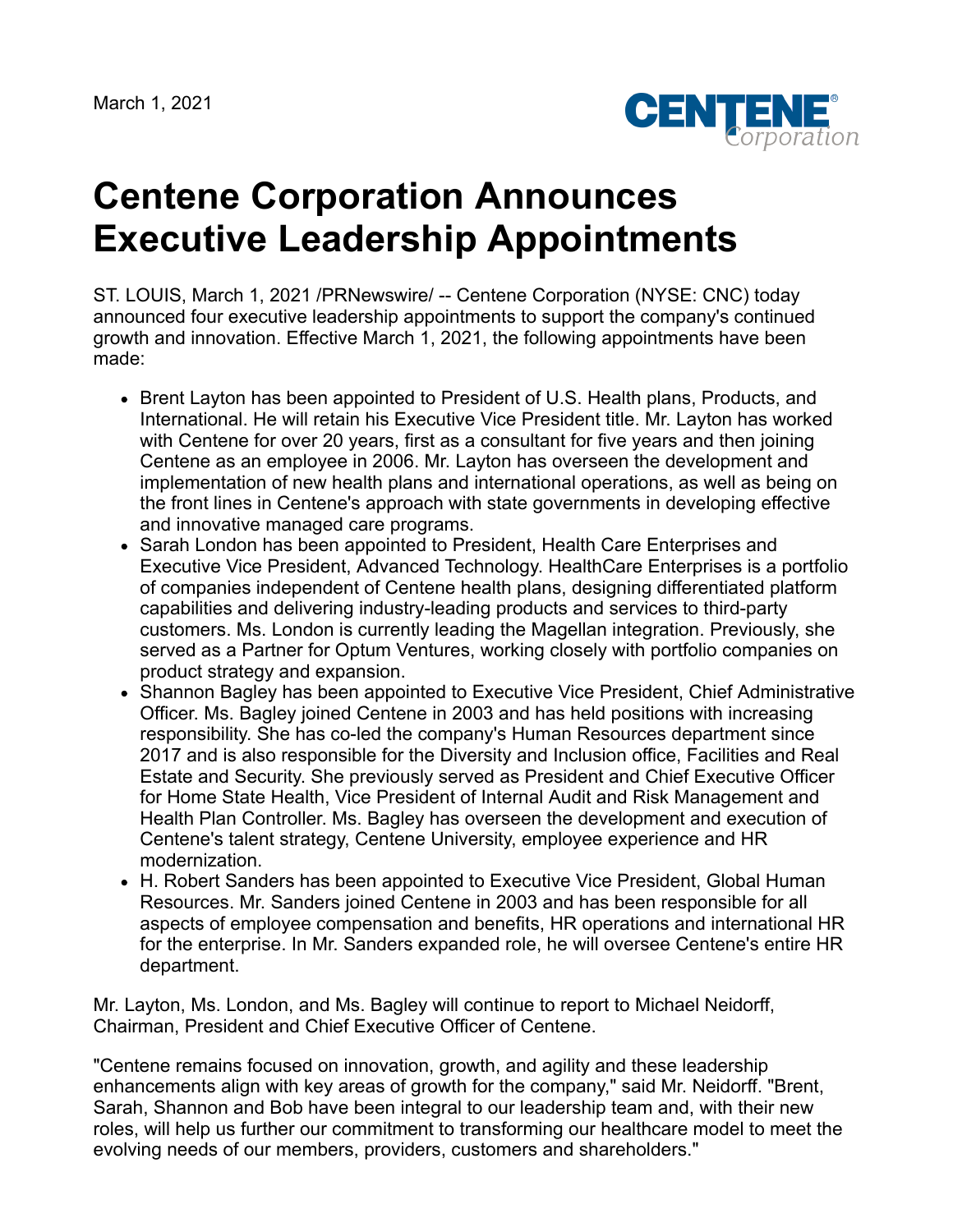## **About Centene Corporation**

Centene Corporation, a Fortune 50 company, is a leading multi-national healthcare enterprise that is committed to helping people live healthier lives. The Company takes a local approach – with local brands and local teams – to provide fully integrated, high-quality, and cost-effective services to government-sponsored and commercial healthcare programs, focusing on under-insured and uninsured individuals. Centene offers affordable and highquality products to nearly 1 in 15 individuals across the nation, including Medicaid and Medicare members (including Medicare Prescription Drug Plans) as well as individuals and families served by the Health Insurance Marketplace, the TRICARE program, and individuals in correctional facilities. The Company also serves several international markets, and contracts with other healthcare and commercial organizations to provide a variety of specialty services focused on treating the whole person. Centene focuses on long-term growth and the development of its people, systems and capabilities so that it can better serve its members, providers, local communities, and government partners.

Centene uses its investor relations website to publish important information about the company, including information that may be deemed material to investors. Financial and other information about Centene is routinely posted and is accessible on Centene's investor relations website, [http://investors.centene.com/.](http://investors.centene.com/)

**Forward-Looking Statements** All statements, other than statements of current or historical fact, contained in this press release are forward-looking statements. Without limiting the foregoing, forward-looking statements often use words such as "believe," "anticipate," "plan," "expect," "estimate," "intend," "seek," "target," "goal," "may," "will," "would," "could," "should," "can," "continue" and other similar words or expressions (and the negative thereof). Centene (the Company, our, or we) intends such forward-looking statements to be covered by the safe-harbor provisions for forward-looking statements contained in the Private Securities Litigation Reform Act of 1995, and we are including this statement for purposes of complying with these safe-harbor provisions. In particular, these statements include, without limitation, statements about our future operating or financial performance, market opportunity, growth strategy, competition, expected activities in completed and future acquisitions, including statements about the impact of our proposed acquisition of Magellan Health (the Magellan Acquisition), our recently completed acquisition of WellCare Health Plans, Inc. (WellCare and such acquisition, the WellCare Acquisition), other recent and future acquisitions, investments and the adequacy of our available cash resources. These forward-looking statements reflect our current views with respect to future events and are based on numerous assumptions and assessments made by us in light of our experience and perception of historical trends, current conditions, business strategies, operating environments, future developments and other factors we believe appropriate. By their nature, forward-looking statements involve known and unknown risks and uncertainties and are subject to change because they relate to events and depend on circumstances that will occur in the future, including economic, regulatory, competitive and other factors that may cause our or our industry's actual results, levels of activity, performance or achievements to be materially different from any future results, levels of activity, performance or achievements expressed or implied by these forward-looking statements. These statements are not guarantees of future performance and are subject to risks, uncertainties and assumptions. All forward-looking statements included in this press release are based on information available to us on the date hereof. Except as may be otherwise required by law, we undertake no obligation to update or revise the forward-looking statements included in this press release, whether as a result of new information, future events or otherwise, after the date hereof. You should not place undue reliance on any forward-looking statements, as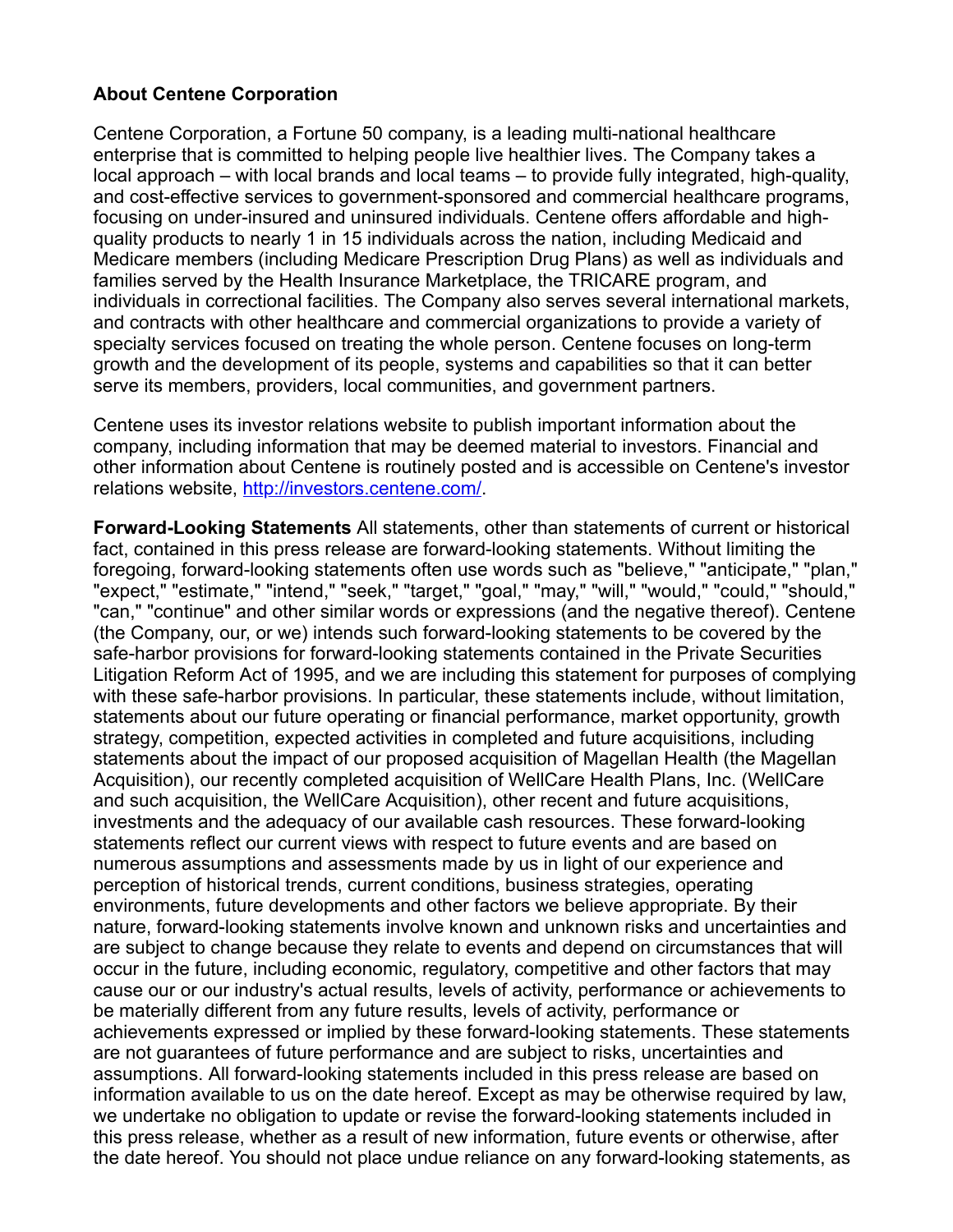actual results may differ materially from projections, estimates, or other forward-looking statements due to a variety of important factors, variables and events including, but not limited to: the impact of COVID-19 on global markets, economic conditions, the healthcare industry and our results of operations and the response by governments and other third parties; the risk that regulatory or other approvals required for the Magellan Acquisition may be delayed or not obtained or are obtained subject to conditions that are not anticipated that could require the exertion of management's time and our resources or otherwise have an adverse effect on us; the risk that Magellan Health's stockholders do not approve the definitive merger agreement; the possibility that certain conditions to the consummation of the Magellan Acquisition will not be satisfied or completed on a timely basis and accordingly the Magellan Acquisition may not be consummated on a timely basis or at all; uncertainty as to the expected financial performance of the combined company following completion of the Magellan Acquisition; the possibility that the expected synergies and value creation from the Magellan Acquisition or the WellCare Acquisition will not be realized, or will not be realized within the applicable expected time periods; the exertion of management's time and our resources, and other expenses incurred and business changes required, in connection with complying with the undertakings in connection with any regulatory, governmental or third party consents or approvals for the Magellan Acquisition; the risk that unexpected costs will be incurred in connection with the completion and/or integration of the Magellan Acquisition or that the integration of Magellan Health will be more difficult or time consuming than expected; the risk that potential litigation in connection with the Magellan Acquisition may affect the timing or occurrence of the Magellan Acquisition or result in significant costs of defense, indemnification and liability; a downgrade of the credit rating of our indebtedness, which could give rise to an obligation to redeem existing indebtedness; the possibility that competing offers will be made to acquire Magellan Health; the inability to retain key personnel; disruption from the announcement, pendency and/or completion and/or integration of the Magellan Acquisition or the integration of the WellCare Acquisition, or similar risks from other acquisitions we may announce or complete from time to time, including potential adverse reactions or changes to business relationships with customers, employees, suppliers or regulators, making it more difficult to maintain business and operational relationships; our ability to accurately predict and effectively manage health benefits and other operating expenses and reserves, including fluctuations in medical utilization rates due to the impact of COVID-19; competition; membership and revenue declines or unexpected trends; changes in healthcare practices, new technologies, and advances in medicine; increased healthcare costs; changes in economic, political or market conditions; changes in federal or state laws or regulations, including changes with respect to income tax reform or government healthcare programs as well as changes with respect to the Patient Protection and Affordable Care Act (ACA) and the Health Care and Education Affordability Reconciliation Act, collectively referred to as the ACA and any regulations enacted thereunder that may result from changing political conditions, the new administration or judicial actions, including the ultimate outcome in "Texas v. United States of America" regarding the constitutionality of the ACA; rate cuts or other payment reductions or delays by governmental payors and other risks and uncertainties affecting our government businesses; our ability to adequately price products; tax matters; disasters or major epidemics; changes in expected contract start dates; provider, state, federal, foreign and other contract changes and timing of regulatory approval of contracts; the expiration, suspension, or termination of our contracts with federal or state governments (including, but not limited to, Medicaid, Medicare, TRICARE or other customers); the difficulty of predicting the timing or outcome of pending or future legal and regulatory proceedings or government investigations; challenges to our contract awards; cyber-attacks or other privacy or data security incidents; the possibility that the expected synergies and value creation from acquired businesses, including businesses we may acquire in the future, will not be realized,